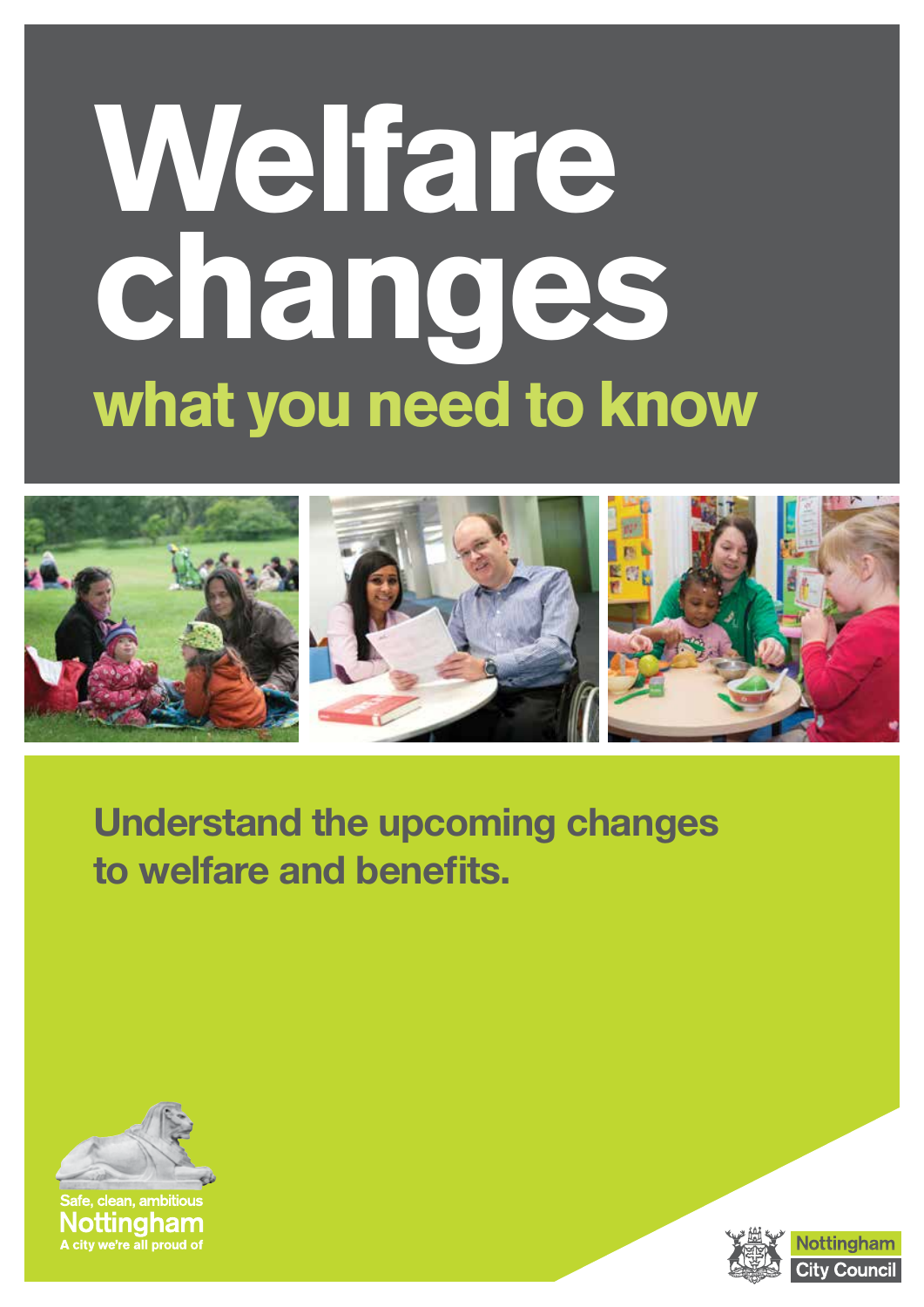### What you need to know

This booklet has been created to help Nottingham citizens and organisations supporting those citizens, to better understand the upcoming changes to welfare and benefits. It sets out what the changes are, what they mean for new and existing benefit claimants and where to get more information, advice and help, including support in finding employment.

The Government recently passed the Welfare Reform and Work Act 2016 which makes further changes to the benefit system which will affect almost all people in Nottingham who claim benefits. These changes will affect both working and out of work benefit claimants with some of the main effects being on working people, particularly those with larger families. These changes are in addition to changes such as the 'bedroom tax' and the Council Tax Support scheme which were introduced in 2013 and continue to affect a significant number of people in Nottingham.

In February 2016, Universal Credit was introduced in Nottingham, at first for a limited number of new claimants, but gradually for all claimants. This will integrate six benefits paid to working and out of work claimants into one payment.

### What's the Council doing to help?

Nottingham City Council is:



- Nottingham City Council passed a motion calling on Government to reverse welfare cuts which affect the most vulnerable citizens in the City
- responding to consultations in partnership with the Advice sector
- highlighting concerns on Universal Credit and asking for clarity on Universal Credit implementation; process and timescales.

#### Helping to prepare our citizens  $\rightarrow$

- investing in advice services
- plus our own Welfare Rights service to provide benefits advice and support with budgeting/ money management and debt.
- organising job fairs and advertising local job opportunities through **www.nottinghamjobs.com**

#### Helping with energy bills  $\rightarrow$

- The Council has launched Robin Hood Energy, a not for profit energy company aiming to provide low cost energy.
- Advice Nottingham is also offering a support scheme to help local people in fuel debt. The scheme offers money to eligible city residents to help relieve fuel debt.

### Working with the Credit Union

• to improve access to bank accounts and affordable loans.

#### Working with partners

• including Nottingham City Homes (NCH), registered social landlords, advice agencies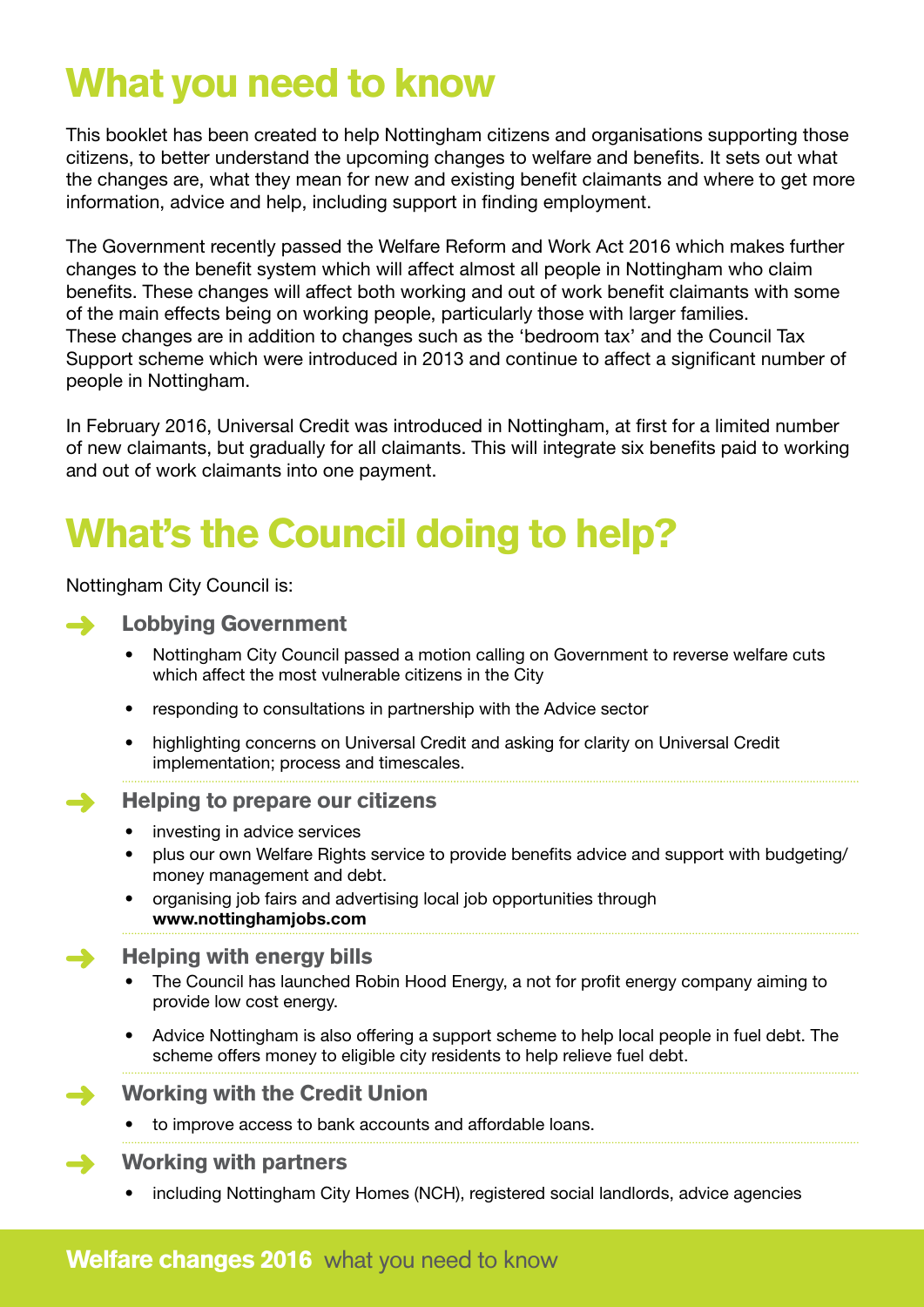# Changes in 2016



In February 2016, Universal Credit was introduced in Nottingham City. Universal Credit seeks to bring together six current in-work and out-of-work benefits for working age people into one new, single benefit.

Universal Credit replaces:

- **Income Support**
- **Income Based Job Seekers Allowance**
- **Income Based Employment and Support Allowance**
- **Tax Credits (Working Tax Credit and Child Tax Credit)**
- **Housing Benefit**
- **Budgeting Loans and Crisis Loan alignment payments**

### What's changing?

Universal Credit will be paid to both working and out of work households<sup>1</sup>.

Universal Credit will be paid monthly in arrears; this means that you will have to wait at least five to six weeks after your claim is accepted before you receive any payments. If you cannot wait this long without a payment, you can apply for an Advanced Payment. This is a loan which will normally be deducted in instalments from your Universal Credit claim over three months.

One Universal Credit payment will be made per household rather than the current system of separate payments being made to individual claimants.

You will have to apply for Universal Credit online and use the internet to manage your claim. Help will still be available by phone and in Job Centres and from local advice services.

If you are entitled to Housing Benefit, it will be paid to you as part of your Universal Credit claim rather than direct to your landlord. You will then be responsible for paying your rent.

At the moment, your application for Council Tax Support is processed as part of your claim for Housing Benefit. If you claim Universal Credit, you will need to apply to the Council for Council Tax Support separately as it will not be included in your Universal Credit claim.



1 A household is defined as one adult, or two adults living as partners and any dependent children living with them. Dependent children are defined as any children aged 0-15 and those aged 16-18 in full time education. Any other adults or non-dependent children living in the same accommodation will be treated as a different claimant household.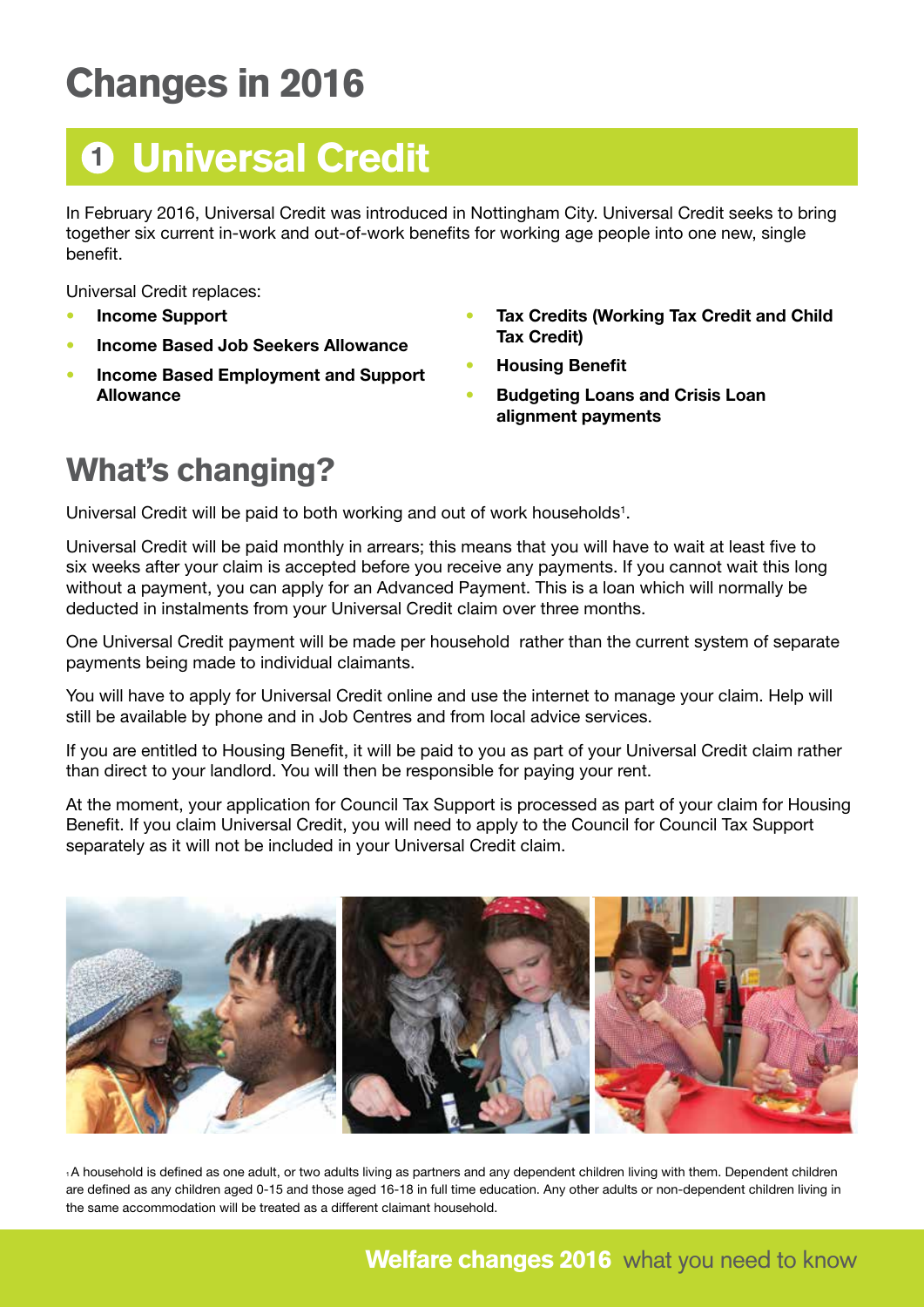### What does this mean for people in Nottingham?

- From February 2016, new claimants aged 18 to 60<sup>1</sup>/<sub>2</sub> who are single, have no dependent children and are looking for work will claim Universal Credit instead of Job Seekers' Allowance.
- All other people will continue to be able to claim from the existing benefit system. This is to allow the new system to be tested and to adapt slowly to more complex claims.

Once you start a Universal Credit claim, you will stay on Universal Credit if your situation changes i.e. you find work or have children. If you move in with a partner, you will form a joint Universal Credit claim.

Out of work claimants of Universal Credit will have to sign a claimant commitment. This will detail the steps you must take to qualify for the benefit. The conditions will vary for different people, but you will generally need to show you are preparing for a return to work or actively looking for a job.

Working claimants may also have conditions attached to your claim if your earnings are below a certain level, generally equivalent to a full time job at the minimum wage. These conditions would require you to look for more hours or a better paid job. For joint claimants, both claimants will have to sign their own claimant commitment.

### Future changes

Under current government plans, from 2017, all new claimants will claim Universal Credit. This will include people who transfer between benefits. For example, if you claim JSA and then find work, you will apply for in work Universal Credit rather than Working Tax Credits.

#### **Further changes will be introduced after April 2017**:

- New claimants with children will be able to claim around £500 less than existing claimants.
- New claimants with three or more children will only be able to claim for two children, although this only applies if your third or subsequent children were born after April 2017.
- All claimants with children aged three or over will be expected to look for work if they are able to work.

Eventually, all existing claimants will be transferred to Universal Credit. The timetable for this has not been announced, but it is unlikely to begin before 2018.

### What is being done in the lead up to this change?

Nottingham City Council is working with local Advice Services and the Department for Work and Pensions to ensure staff and partners are informed about the upcoming changes.

Online benefits calculators are available to help you calculate your entitlement to benefits and how you will be affected once you start to claim Universal Credit.

#### **http://www.entitledto.co.uk/**

#### **https://www.turn2us.org.uk/**

Local and Council advice services also offer free assessments to check your entitlement to benefits and how you will be affected by Universal Credit. See the 'Where you can get more help' section at the end of the booklet for contact details.

Nottingham libraries have bookable computers which you can use to apply for Universal Credit and manage your claim. Libraries staff are also able to offer advice around how to use the computers and how to apply for benefits online.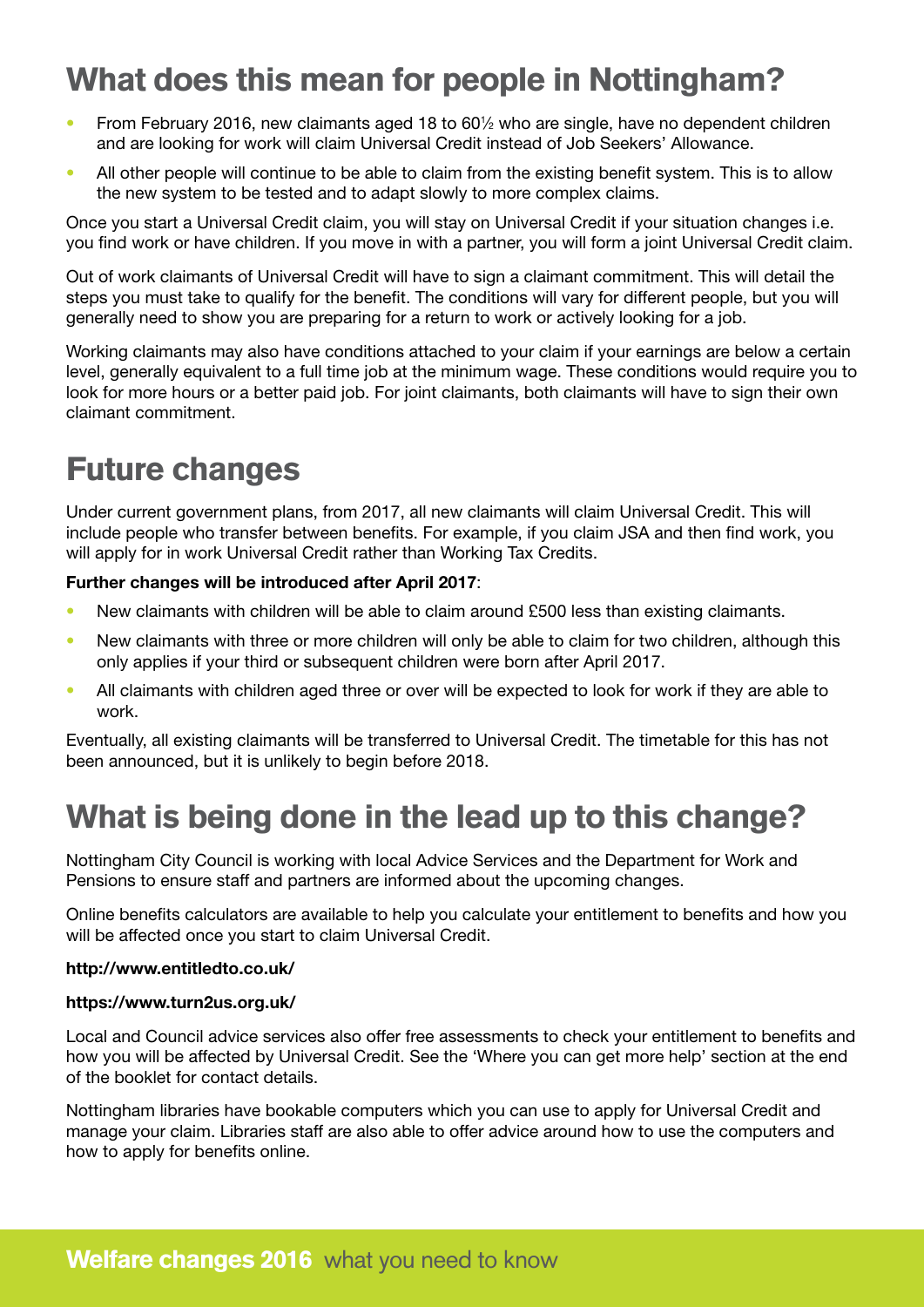If you would prefer to use a mobile phone or tablet to access the internet, the libraries and other Council run buildings listed below offer free WiFi access.

| <b>Aspley Library</b>     | <b>Meadows Library</b>    | <b>Clifton Leisure Centre</b>        | <b>Loxley House</b>   |
|---------------------------|---------------------------|--------------------------------------|-----------------------|
| <b>Basford Library</b>    | <b>Radford Library</b>    | Djanogly Leisure Centre              |                       |
| <b>Bilborough Library</b> | <b>Sherwood Library</b>   | <b>Harvey Haddon</b>                 | <b>Wollaton Hall</b>  |
| <b>Bulwell Riverside</b>  | <b>Sneinton Library</b>   | John Carroll Leisure<br>Centre       | <b>Brewhouse Yard</b> |
| <b>Central Library</b>    | <b>Southglade Library</b> | <b>Ken Martin Swimming</b><br>Centre |                       |
| <b>Clifton Library</b>    | St Ann's Valley Centre    | Victoria Leisure Centre              |                       |
| <b>Mary Potter Centre</b> | <b>Wollaton Library</b>   | <b>Nottingham Tennis</b><br>Centre   |                       |

### **<sup>2</sup>** Benefits freeze

### What's changing?

The rate at which certain benefits are paid will not increase for four years. The benefits affected are

- **Tax Credits**
- **Housing Benefit**
- **Child Benefit**
- **Job Seekers' Allowance**
- **the Work Related Activity Group of Employment and Support Allowance**
- **Income Support for Lone Parents**
- **Universal Credit**

### What does this mean for people in Nottingham?

Most benefit claimants in the City, whether working or out of work will see no increase in the amount you receive in benefits, unless your situation changes and you become eligible for other benefits. This means that as the cost of living increases over time, the value of benefits will fall in comparison.

Other working age benefits will continue to increase in line with inflation. If you are disabled the extra payments you receive as part of Tax Credits or Housing Benefit will also increase with inflation.

### **<sup>3</sup>** Benefits cap

### What's changing?

The Benefits Cap was introduced in April 2013 and limited the maximum amount of benefit that a household could claim to £26,000 per year if no one in the household worked.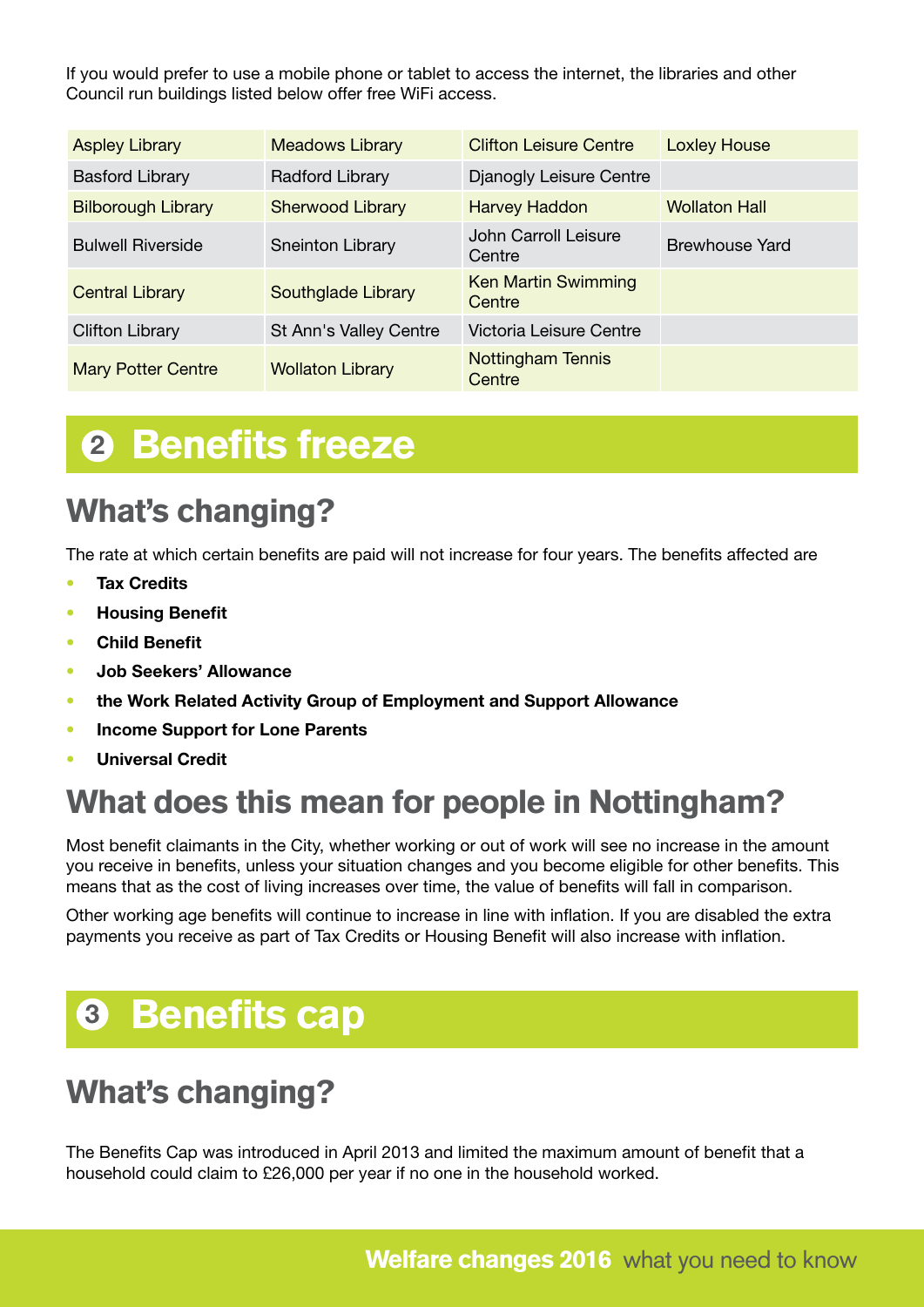#### **From October 2016, this maximum will be reduced,**

- Out of work couples and lone parents will be able to claim a maximum of £20,000 per year
- Single claimants without children will be able to claim a maximum of £13,400 per year.

If your household is currently entitled to more than the maximum amount, your housing benefit will be reduced to meet the maximum amount. The exact date for this change has not yet been announced but affected households will receive a letter from the Department for Work and Pensions before their payment is reduced.

### What does this mean for people in Nottingham?

The current Benefit Cap affects around 150 households in Nottingham. The new Cap could affect around 2,000 families in Nottingham, with the main impacts being on out of work households with three or more children, or single people with relatively high housing costs.

Households containing a person who claims certain benefits related to disability, sickness or the Armed Forces, will be exempt from the Cap.

If you, or someone in your household, finds work and qualifies for in work benefits, your Housing Benefit will no longer be capped.

### What is being done in the lead up to this change?

You will be informed by the Department for Work and Pensions if your benefit level exceeds the Cap and the appropriate amount will automatically be deducted from your Housing Benefit claim. Housing Benefit can be reduced to a minimum of 50 pence per week, but your other benefits will not be reduced by the Benefit Cap. If you are claiming Universal Credit your total payment will fall to the level of the Cap.

If you are affected by the Benefit Cap and are struggling to pay your rent, you should contact your landlord. Nottingham City Council's Welfare Rights Service and advice agencies across the city can provide advice on budgeting and can check that you are receiving all of the benefits to which you are entitled. Contact details are at the back of this booklet.

### **<sup>4</sup>** National Living Wage

### What's changing?

In April 2016, the National Minimum Wage is to be replaced by the "National Living Wage" for people aged 25 and over. The current minimum wage of £6.70 per hour will increase to £7.20 per hour in April 2016 although this will still be lower than the Living Wage of £8.25 as set by the Living Wage Foundation. This will gradually increase to reach around £9.35 per hour by 2020.

### What does this mean for people in Nottingham?

If you are aged 25 and over and on the minimum wage, you will see your earned income increase if you work the same number of hours, although this may mean that any Tax Credits or Housing Benefit you are entitled to will reduce. Younger people will continue to be paid at the lower National Minimum Wage (currently £6.70 for people aged over 21; £5.30 for people aged 18 to 20; £3.87 for under 18s and £3.30 for apprentices).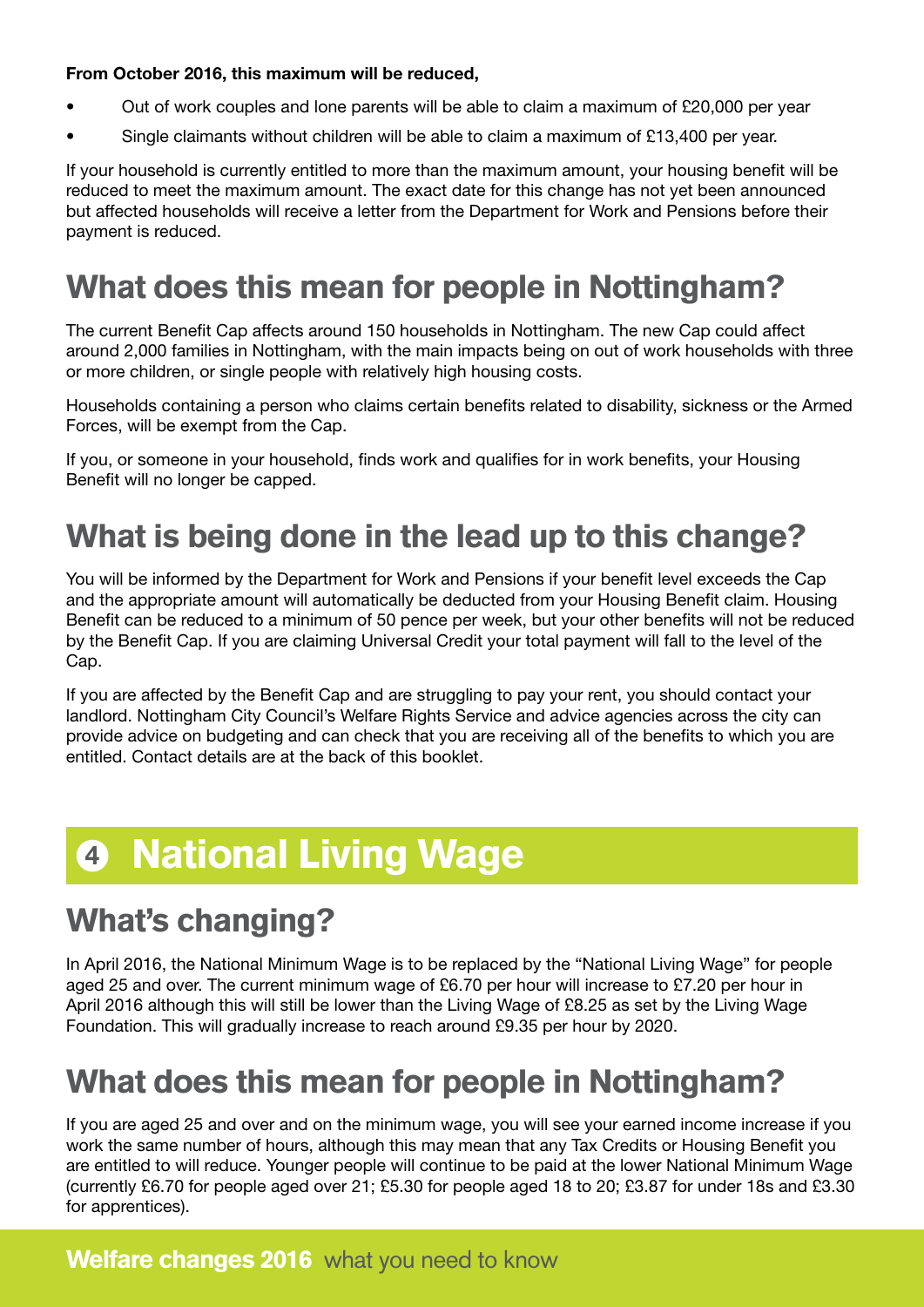### Changes in 2017 or later

# **<sup>5</sup>** Employment and Support Allowance

### What's changing?

Employment and Support Allowance (ESA) is paid to claimants who are deemed 'not fit to work' after being assessed by a Work Capability Assessment. Claimants are placed in either the Work Related Activity group if their condition is expected to improve, or the Support group if they are unlikely to be able to return to work.

#### **From April 2017,**

- New ESA claimants placed in the Work Related Activity group will receive the same amount of money as a Job Seekers Allowance claimant, currently £73.10 per week.
- Existing claimants in the Work Related Activity group will continue to be paid at the current ESA level. At the moment this is £102.15 per week.
- ESA claimants in the Support Group will continue to receive a higher level of payment, currently between £109.30 and £186.90 per week, which will also increase with inflation.

### What does this mean for people in Nottingham?

The impact in Nottingham will initially be fairly small, as existing claimants will still receive the current, higher, payment level.

Existing claimants in the Work Related Activity group who leave and return to ESA within 13 weeks, will continue to be paid at the current rate. After 13 weeks, a new claim is started and paid at the new, lower rate.

If you are a new claimant, you may appeal against being placed in the Work Related Activity group if you feel your Work Capability Assessment should have placed you in the Support group

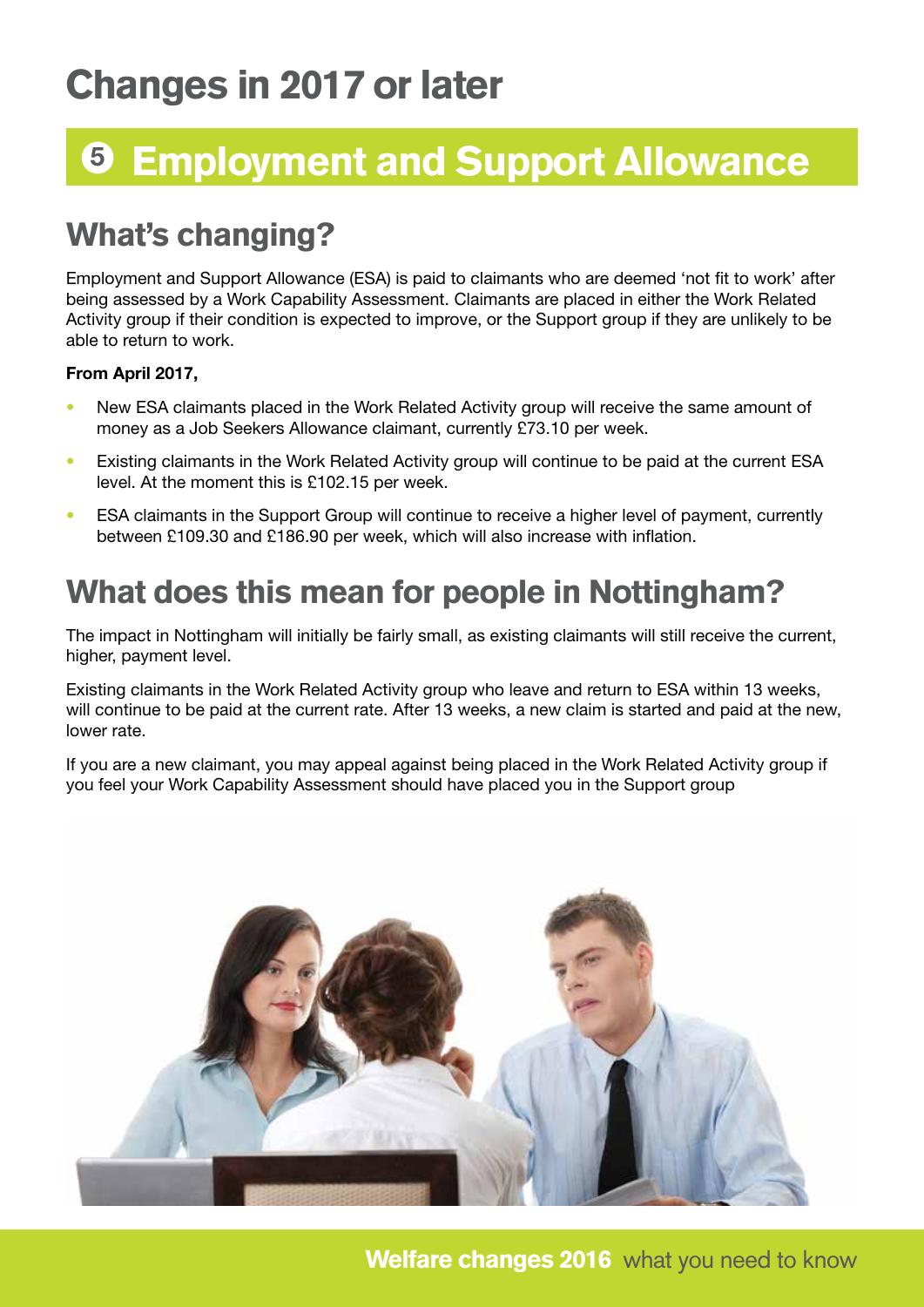## **<sup>6</sup>** Youth Obligation

### What's changing?

From April 2017, the Youth Obligation will limit access to unemployment and housing benefits for young people. If you are aged 18-21 and are out of work, you will receive benefits and support for 6 months, after which you will be expected to either: move into work; take an apprenticeship or traineeship or; take a mandatory work placement. New claimants in this age group who are out of work will also be unable to claim housing support, although there are exemptions for parents and vulnerable groups.

### What does this mean for people in Nottingham?

The changes will apply to new claimants of Job Seekers' Allowance and Universal Credit aged 18-21. People whose claims started before April 2017 will be unaffected.



# **<sup>7</sup>** Social Housing 'Pay to Stay'

### What's changing?

Social Housing tenants with a combined household income of £30,000 or more will be required to pay a higher level of rent, equivalent or closer to rents in the private sector.

### What does this mean for people in Nottingham?

After April 2017, if you are a household who rents their home from the Council or from a Housing Association, you will see your rent increase if the combined income of up to two adults in your household is more than £30,000. The amount of rent you pay will increase as your income goes up until it reaches a 'market rent'.

The details of the changes have not been confirmed so it isn't clear how rents will increase, how a 'market rate' will be worked out and whether a household's income is just their earnings from work or if it includes benefits such as Tax Credits.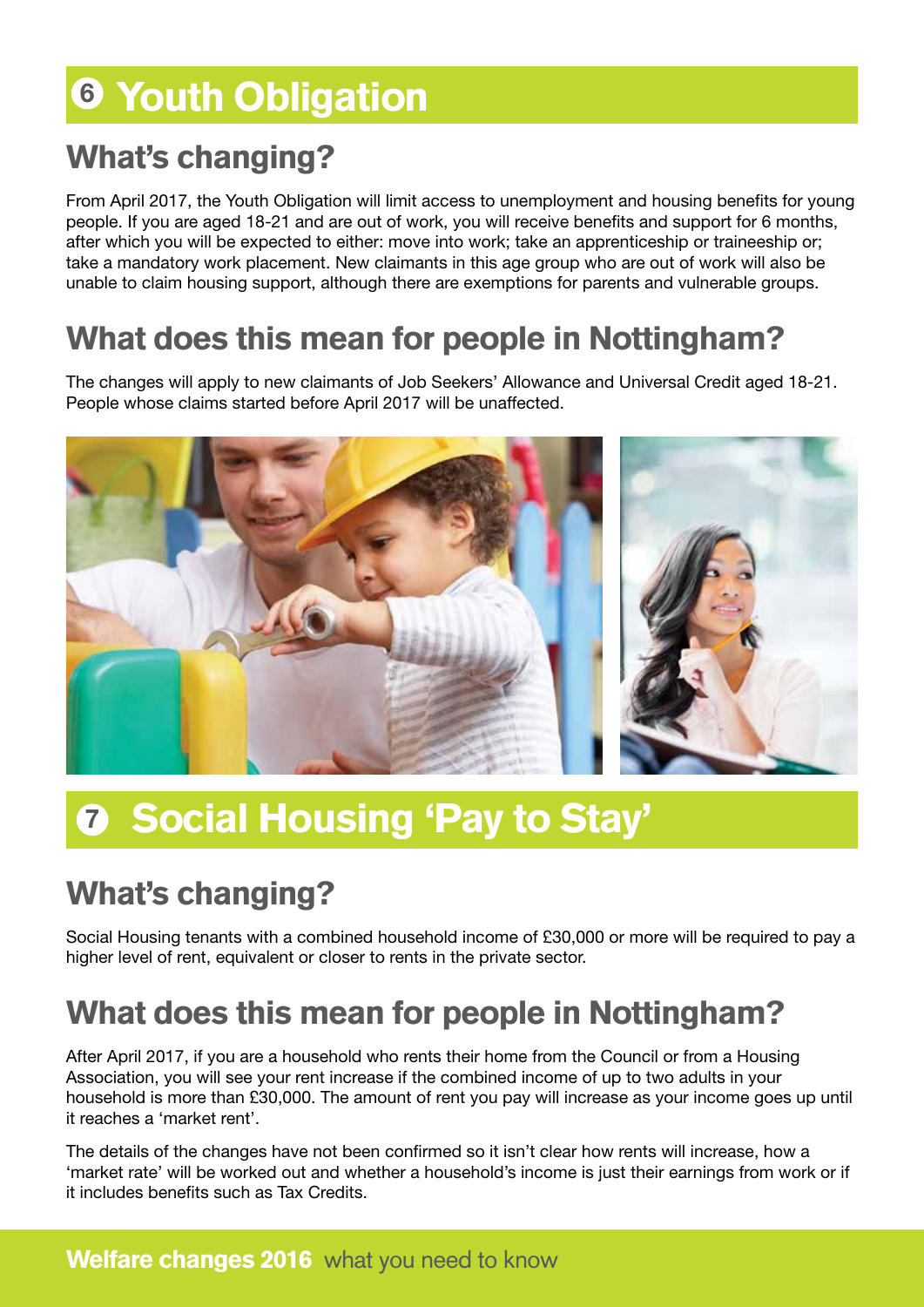### **<sup>8</sup>** Housing Benefit

### What's changing?

Housing Benefit, which is paid to people who need help with their rent and live in Social Rented housing (rented from the Council or a Housing Association), will be capped at the same level as Local Housing Allowance, an equivalent payment for people renting in the private sector. The cap will come into force in April 2018 but will apply to any tenancy agreement signed after April 2016.

For people living in Supported Accommodation, it will only apply to tenancy agreements signed after April 2017. However, the Government has announced that it will suspend the implementation of the LHA cap for all tenants in the social sector for 12 months, while the current supported accommodation research project and subsequent policy review runs its course during 2016/17.

### What does this mean for people in Nottingham?

This will not have an impact on most Housing Benefit claimants as Social Rented housing in Nottingham tends to be cheaper than the private sector. However, two groups of people could receive less help towards paying their rent.

- Single people aged under 35, with no dependent children, will only be able to claim for the equivalent of a room in shared accommodation rather than a one bedroomed property. On average these claimants will lose £11 per week under these changes.
- People in supported accommodation are currently exempt from the maximum cap on Housing Benefit but this exemption will be lost under the LHA cap unless the Government review decides the cap should not apply to supported accommodation. For most people in supported accommodation, this would mean a large reduction in their payments. People affected by these changes should contact their landlord for further advice.



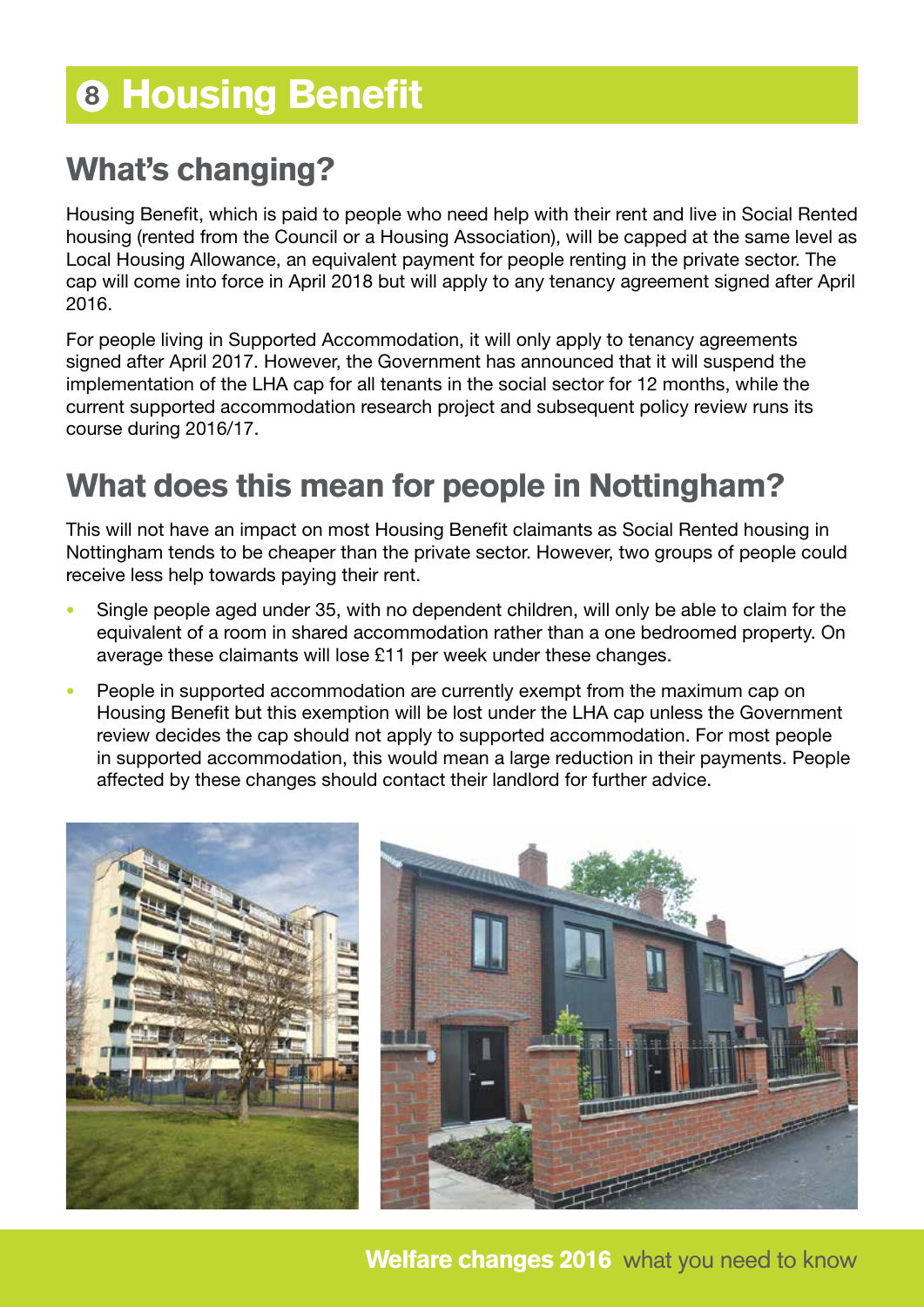### Where can people get more help?

### Local advice services

Many local advice services offer bookable, one-toone, sessions to discuss the changes affecting you.

**Advice Nottingham** www.advicenottingham.org.uk

**Bestwood Advice Centre**  Phone: 0115 962 6519 Email: advice@bestwoodadvice.org.uk www.bestwoodadvice.org.uk

**Clifton Advice Centre** Phone: 0115 940 5551

**Energy Advice Team,** Nottingham City Council Phone: 0115 876 3537 Email: energyteam.housing@nottinghamcity.gov.uk

**Housing Aid Team**, Nottingham City Council Phone: 0115 876 3300 Email: housingaid@nottinghamcity.gov.uk www.nottinghamcity.gov.uk/article/23988/ Housing-Aid

**Meadows Advice Group** Phone: 0115 986 0197 Email: meadows\_advice@btconnect.com www.meadowspartnershiptrust.org.uk/ community/meadows-advice-group.aspx

**Nottingham Citizens' Advice Bureau** Phone: 0844 848 7997 or From a mobile: 0300 330 5457 http://nottinghamcab.org.uk/home

**Nottingham City Homes** Phone: 0115 915 2222 www.nottinghamcityhomes.org.uk

**Nottingham Credit Union** Phone: 0115 828 3121 www.nottinghamcu.co.uk

**Nottingham Law Centre** Phone: 0115 978 7813 www.nottinghamlawcentre.org.uk

**Robin Hood Energy** Phone: 0800 030 4567 www.robinhoodenergy.co.uk

**St Ann's Advice Centre** Phone: 0115 950 6867 Email: info@stannsadvice.org.uk www.stannsadvice.org.uk

**Welfare Rights Service,** Nottingham City Council Phone: 0115 915 1355 Email: welfarerights@nottinghamcity.gov.uk www.nottinghamcity.gov.uk/welfarerights

### Local employment support

These organisations offer support, training and job opportunities to local people looking to enter or return to the workforce.

**Nottingham Jobs** – for job opportunities, apprenticeships and employment events Phone: 0115 876 4508 www.nottinghamjobs.com www.nottinghamjobs.com/events/upcomingevents

#### **Right Track**

(focus on Bulwell, Bestwood and Basford) Phone: 0115 9200 300 www.rtse.co.uk

**NG7** (Berridge and Sherwood) Phone: 0115 979 1052 www.ng7tea.org.uk

**City College** (St Ann's, Sneinton and Mapperley) Phone: 0115 910 1455 http://citycollegenottingham.com/facilities-2/kksports-centre/

**The Renewal Trust** 

(St. Ann's, Sneinton and Mapperley) Phone: 0115 911 2226 Email: enquiries@renewaltrust.org.uk http://www.renewaltrust.co.uk

**Meadows Partnership Trust** (Meadows and Clifton) Phone: 0115 915 0077 www.meadowspartnershiptrust.org.uk

**Groundwork** (Aspley, Bilborough) Phone: 0115 9788 212 www.groundwork.org.uk

**BEST** (Broxtowe Estate) Phone: 0115 975 0084 www.nottinghamcityhomes.org.uk/get\_involved/ training/Best.aspx

**Castle Cavendish**  (Lenton, Radford and Arboretum) Phone: 0115 900 3100 www.castlecavendish.org.uk/funding